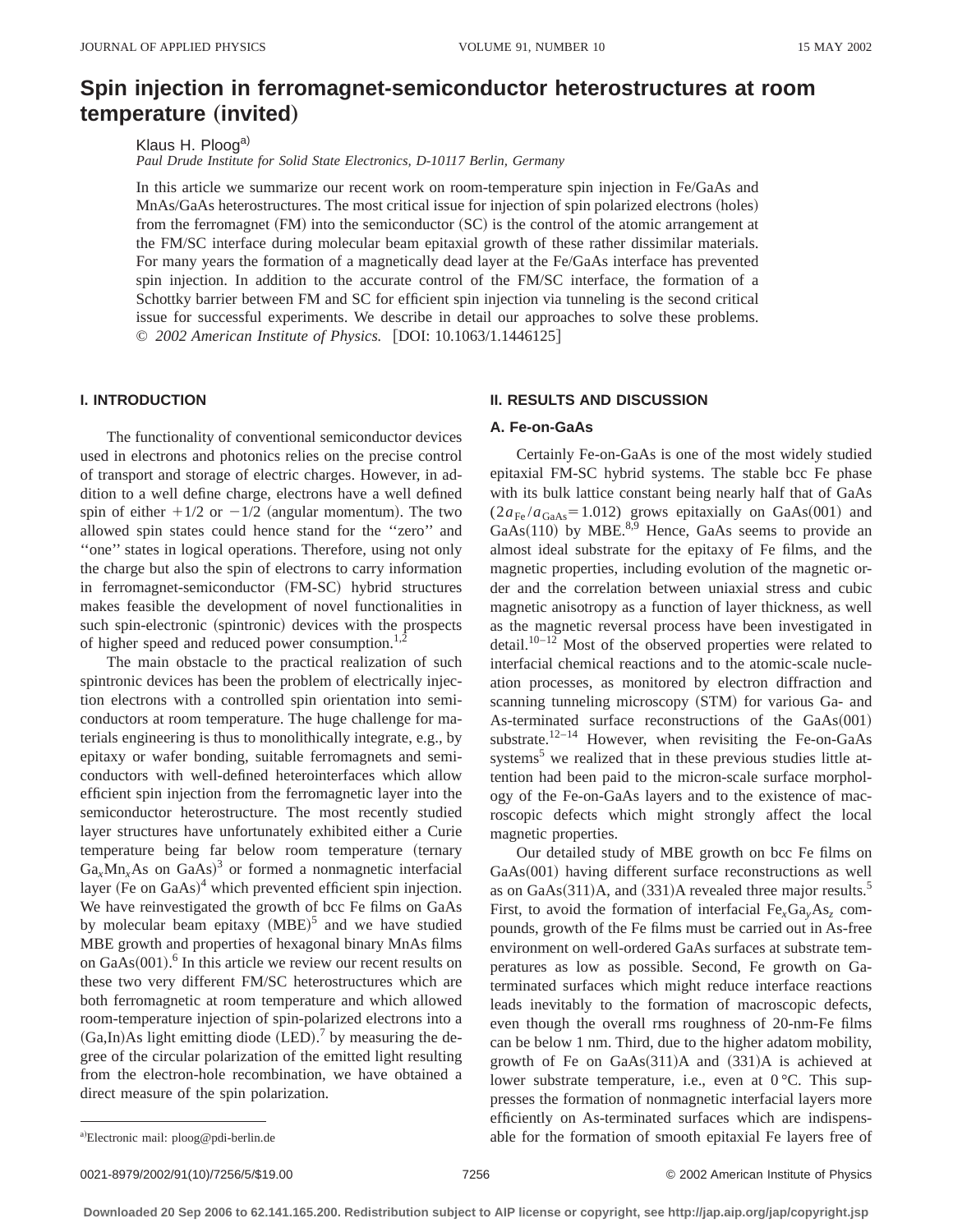

FIG. 1. Double-crystal XRD spectra from 20-nm-Fe films grown on Asstable  $(2\times4)$  GaAs $(001)$  by MBE at 175 and 50 °C, recorded between the symmetric  $GaAs(400)$  and  $(200)$  reflections. The lower trace is from the (Ga,In)As LED structure. The curves are vertically shifted for clarity.

macroscopic defects.<sup>5,15</sup> The As-terminated GaAs surfaces minimize Fe–Ga exchange reactions which might generate the macroscopic defects.

Figure 1 shows the double-crystal x-ray diffraction spectra obtained from 20 nm Fe films grown on As-stable  $(2\times4)$  $GaAs(001)$  surfaces at different temperatures. The growth rate of Fe was 0.2 nm/min. The Fe/LED sample surface was protected by an Al cap layer, while the two Fe/GaAs samples were covered by a thin Ag layer. The important result is that no interfacial  $Fe<sub>x</sub>Ga<sub>y</sub>As<sub>z</sub>$  layer can be observed from the samples grown at 50 °C. The next obstacle affecting the experimental attempts to inject spin polarized electrons from Fe into GaAs came along with the theoretical considerations of Schmidt *et al.*<sup>16</sup> who explained the negative results of previous experiments by the conductivity mismatch between the two materials. In the diffuse regime (i.e., ohmic contacts) the spin injection coefficient  $\gamma \approx \sigma_{SC} / \sigma_{FM} \le 1$ . Fortunately, Rashba<sup>17</sup> demonstrated shortly after that tunnel contacts can substantially increase the spin injection and solve the problem of mismatch in the conductivities of FM and SC. As a consequence, the Fe layer on our inverted  $n-i-p$   $(Ga, In)As$ LED structure (inset, Fig. 2) forms a Schottky barrier, $^8$  and we were able to detect the spin polarization of injected electrons by the circular polarization of electroluminescence.<sup>7</sup>

The active region of the MBE-grown LED (left-hand side inset of Fig. 2) is comprised of two 4-nm-Ga<sub>0.8</sub>In<sub>0.2</sub>As quantum wells  $(QWs)$  separated by a 10-nm-GaAs barrier and sandwiched between two 50-nm-undoped GaAs spacer layers. On top of this intrinsic region, a 70-nm-*n*-doped GaAs layer was grown. The 20-nm-thick Fe injection layer was deposited on this *n*-GaAs in the attached As-free metal MBE chamber. Finally, the sample was capped with a 10 nm-Al protection layer. The electroluminescence (EL) measurements were carried out in Faraday geometry with the LED mounted in a superconducting magnet system. The EL signal was collected from the backside of the transparent substrate (Fig. 2, left inset). The circular polarization was



FIG. 2. EL spectrum recorded at 300 K. Left-hand side inset: device structure with directions of the magnetic field (B) and the emitted light (EL). Right-hand side inset: circular polarization of the EL light from recombination of electrons with spin  $+1/2$ .

analyzed by passing the EL light through a photoelastic modulator (PEM) and a linear polarizer. Thereby, the LED was operated with short current pulses locked to maximum or minimum phase shifts of the PEM.<sup>7</sup>

The EL spectrum of the LED at room temperature, shown in Fig. 2, reveals one peak at 1.3 eV in accordance with the design of the active region. The EL peak width of 90 meV is larger than the heavy-hole/light-hole splitting which enables us to analyze both heavy-hole and light-hole transitions separately. The intensity component  $I_+(I_-)$  of right (left) circularly polarized light has been determined by integrating over the low- and high-energy part of the EL peak for the heavy- and light-hole contribution (shaded areas in Fig. 2). For a given polarization degree of injected electrons and unpolarized holes, we expect the same absolute value but opposite signs for the circular polarization of degree *P*  $=(I_{+}+I_{-})/(I_{+}+I_{-})$  with its absolute value identical to the spin polarization of recombining electrons (right inset of Fig. 2). The polarization degree  $P$  is shown in Fig. 3 for heavyand light-hole transitions as a function of an external mag-



FIG. 3. Circular polarization degree  $P$  for heavy-hole (full squares) and light-hole (open squares) transitions vs external magnetic field. The Fe magnetization curve is shown in arbitrary units with two opposite signs (solid lines).

**Downloaded 20 Sep 2006 to 62.141.165.200. Redistribution subject to AIP license or copyright, see http://jap.aip.org/jap/copyright.jsp**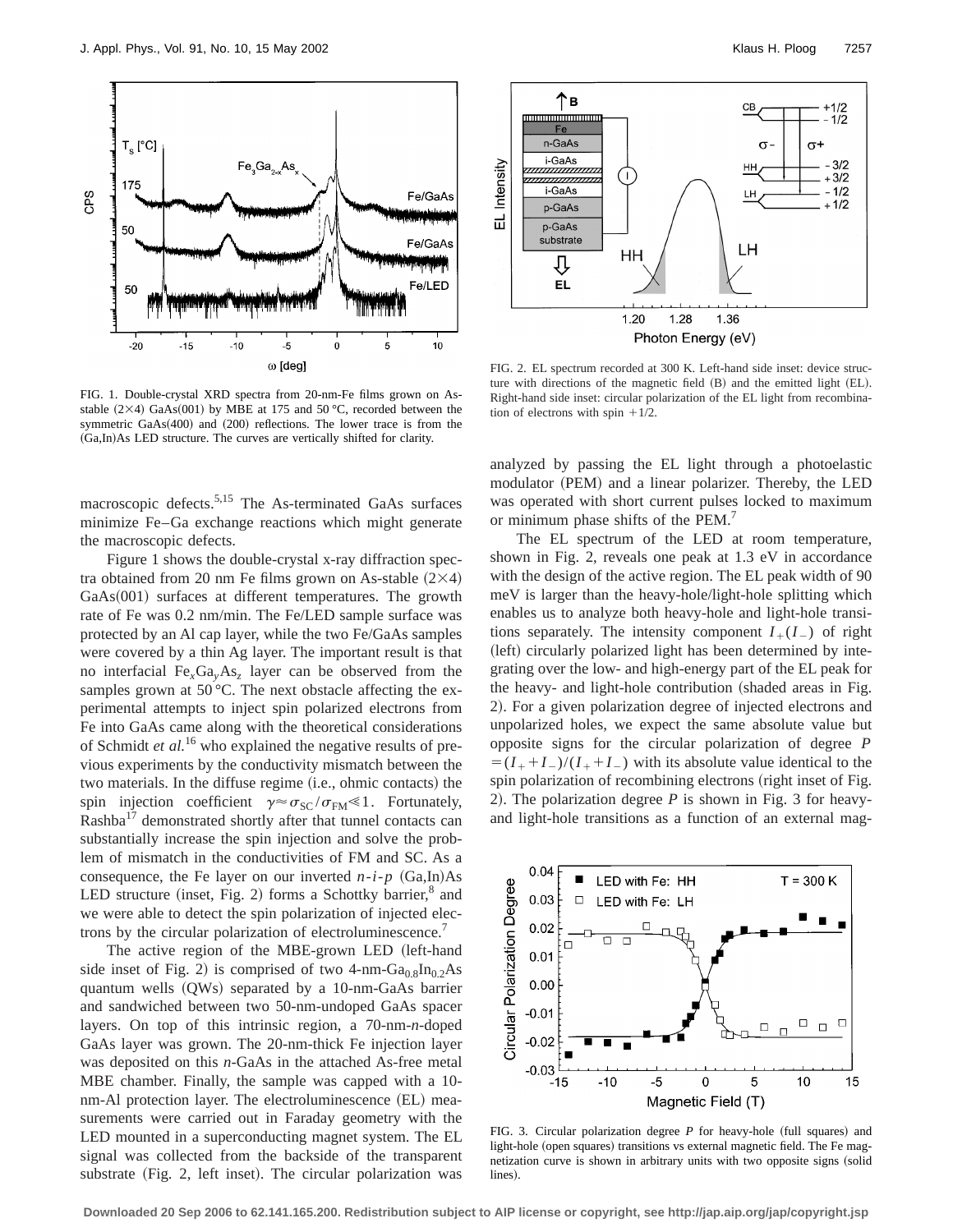netic field *B* together with the out-of-plane magnetization of the Fe layer which was independently obtained by spontaneous Hall effect measurements.15 Both circular polarization curves follow in the whole magnetic field range the Fe magnetization and reveal the expected complementary behavior of *P* for heavy- and light-hole transitions. These roomtemperature results provide clear evidence for the injection of spin polarized electrons from Fe into GaAs with an efficiency of 2%. The signatures of spin injection were not observed for the reference LED without Fe cap layer. An artifact due to polarization dependent reflection of the EL light at the Fe interface is excluded, since the reflection properties of Fe do not produce the complementary behavior found for the heavy- and light-hole transitions.

Our results demonstrate that our Fe layers deposited at low temperature on *n*-GaAs form Schottky-type contacts which give rise to tunneling under appropriate bias conditions. Hence, electrons from the Fe layer must tunnel through the Schottky barrier before reaching the active region of the LED. Such a tunneling process leads to an enhanced spin injection efficiency, as predicted<sup>17</sup> since it is not affected by the resistance mismatch. This approach thus makes Fe a promising candidate as a tunneling spin injector paving the way for room-temperature operation of spintronics devices.

#### **B. MnAs-on-GaAs**

Hexagonal MnAs is ferromagnetic at room temperature, however, it undergoes several phase transitions upon cooling down from the growth temperature [about  $250^{\circ}$ C for MnAson-GaAs $(001)$ . In Fig. 4 (top) we show schematically the epitaxial orientation of the semimetallic MnAs to GaAs as experimentally established:<sup>18,19</sup>  $(1\overline{1}00)$ MnAs $\parallel$ (001)GaAs and  $[0001]$ MnAs||[110]GaAs, i.e., the hexagonal prism plane is parallel to the cubic plane. This break of symmetry at the interface results in an asymmetric character of the interfacial structure and hence of the misfit parameters which depend strongly on the actual in-plane direction. The lattice misfit  $f_0^{(1)}$  with respect to the GaAs<sup>[110]</sup> direction, i.e., between  $MnAs{00.2}$  and  $GaAs{10}$  planes, amounts to more than 30%, while the  $f_{\Omega}^{(2)}$  value for the GaAs[110] direction, i.e., between  $MnAs{1\overline{1}20}$  and  $GaAs{110}$  planes, reaches only about 7.5%.

We have directly monitored the formation of the MnAson-GaAs(001) interface during MBE *in situ* by combining reflection high-energy electron diffraction (RHEED) and reflection difference spectroscopy (RDS).<sup>19</sup> The GaAs(001) $c(4\times4)$  surface reconstruction provides the As-rich template of choice for the growth of MnAs at  $T_s = 250$  °C with a rather low rate of 20 nm/h and a high  $As<sub>4</sub>/Mn$  BEP ratio of 90. The epitaxial orientation of the MnAs films with respect to the substrate, as determined by RHEED and HRTEM, is type A, i.e., MnAs  $(1100)$ ||GaAs $(001)$  and  $MnAs[0001]||GaAs[110]$  (see Fig. 4). The surface topography of 100 nm MnAs films, as imaged by AFM, exhibits flat regular furrows along  $MnAs[0001]$  with a depth of 4–7 nm and a width of 100–200 nm. The rms roughness of a 10  $\mu$ m<sup>2</sup> scan amounts to about 1 nm which is a very reasonable value.



FIG. 4. Top: epitaxial relationship between  $MnAs(\overline{1}100)$  and  $GaAs(001)$ . The *c* axis of the hexagonal MnAs unit cell lies in the growth plane. The epitaxial orientation of the MnAs film as shown here is of type A, i.e., MnAs(1100)||GaAs(001) and MnAs[0001]||GaAs[110]. Bottom: magnetization *M* of a 100-nm-thick MnAs film measured as a function of applied magnetic field along MnAs $[11\overline{2}0]$ , i.e., the easy axis of magnetization.

Magnetization measurements with the magnetic field applied in-plane along  $MnAs[1120]$ , the easy axis of magnetization, yield a nearly perfect square hysteresis loop at room temperature, as shown in Fig. 4 (bottom).<sup>6</sup> The measured saturation magnetic moment of 2.58  $\mu_B$ /Mn atom at 60 mT is even higher than the bulk value, due to the improve crystal quality of the epitaxial MnAs layers. The existence of magnetic domains in these MnAs epilayers has been studied by high resolution magnetic force microscopy. This detailed investigation has revealed new insights into the correlation between epilayer topography and magnetic domain structures.<sup>6</sup>

In MnAs-on-Ga $As(001)$  the large dependence of lattice misfit on direction leads to an unusual anisotropy of the misfit accommodation process.<sup>20,21</sup> Due to the length limitation, we will discuss only the case of the large misfit  $f_0^{(1)}$ . The HRTEM image in Fig.  $5(a)$  reveals the nature of the interface along  $GaAs[110]$  where the lattice mismatch is above 30%. The HRTEM contrast of the MnAs lattice imaged along  $[1120]$  is wavy-like with a period corresponding to the hexagonal lattice constant  $c=0.57$  nm as confirmed by image simulations. Due to the different interference pattern of both materials, the atomically abrupt interface can be seen very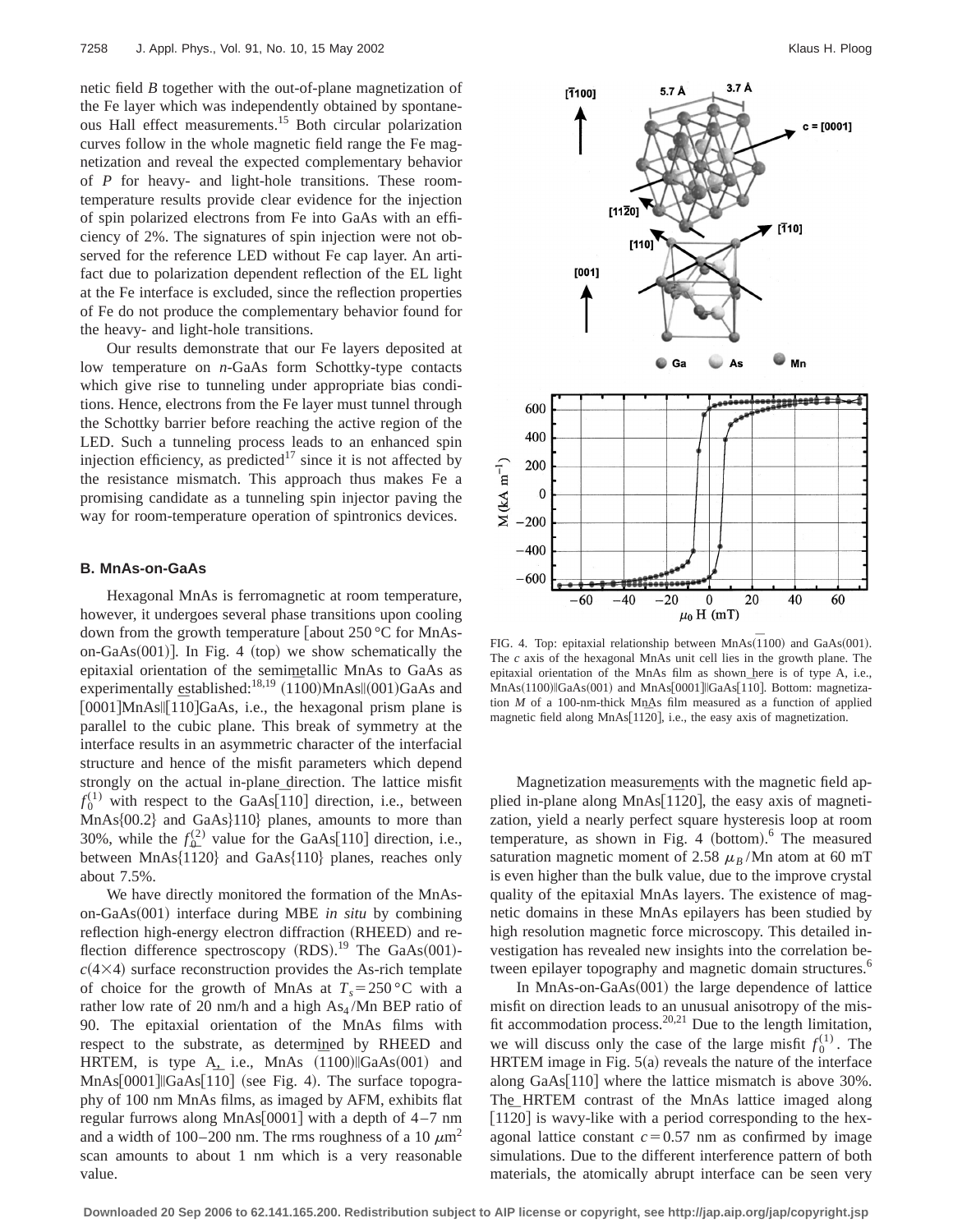

FIG. 5. (a) Cross-sectional HRTEM image of MnAs/GaAs(001) interface in MnAs[1120]||GaAs[110] projection and (b) corresponding Fourier-filtered image. The atom positions correspond to the dark regions of the image,  $(c)$ large-area HRTEM image of MnAs/GaAs(001) interface in the same projection as in (a). Insets: magnified and Fourier-filtered part of interface image showing the secondary defect (left-hand side) and Fourier spectrum of the total image (right-hand side).

clearly. Any localized misfit dislocations are not visible in the HRTEM image, as expected for incoherent systems. In fact, the interface does not look completely incoherent, even though the interfacial MnAs/GaAs bond strength is weaker than in pure III–V heterostructures. A detailed analysis of the interface structures reveals that the lattice misfit is accommodated by forming a coincidence lattice  $[Fig. 5(b)].$  Every fourth  $MnAs{0002}$  plane fits every sixth  $GaAs{220}$  plane resulting in a commensurate-like interfacial region. Beyond this, no coherence strain with a coincidence lattice unit is detectable at this stage, except for the distortions in the first MnAs layer next to the interface.

This 4/6-ratio of the coincidence lattice reduces the natural lattice misfit to a value of about 5%. This large deviation  $F_0 = (ma_S - na_E)/ma_S$  (*m*, *n* positive integers;  $a_S, a_E$  lattice spacings of substrate and epilayer) must be accompanied by secondary or coincidence-lattice misfit dislocations in order to guarantee epitaxial growth. As shown in Fig.  $5(c)$  (inset) such defects are indeed observed at the interface, and they are characterized by an additional  $\{0001\}$  plane in one coincidence mesh, extending its ratio to 8/6. The measured average spacing of these secondary dislocations at every third unit (Fig. 4) is sufficient to relieve the coincidence lattice misfit, due to  $F_0 = (14d_{0.002} - 20d_{0.20} = -0.0008)$ . There is



FIG. 6. Difference of circular polarization degree *P* as a function of external magnetic field measured at 80 K from LEDs with and without MnAs cap laer. Inset: schematic layer sequence of LED depicting the directions of magnetic field B and emitted light EL. (Ga,In)As QWs are indicated by hatched areas.

thus no residual elastic strain detectable in the  $[0001]$  direction. In perfect agreement, the spacing of the diffraction spots in the Fourier spectrum of Fig.  $5(c)$  (inset) fits to strainfree bulk values. The overall result is an interface structure with commensurate domains having a perfect coincidence lattice arrangement separated by a network of secondary defects. $20,21$ 

It should be pointed out here that the low misfit direction is probably responsible for the epitaxial alignment. The described unique interface structure along  $[0001]$  is thus more the result of an epitaxial constraint rather than the primary driving force for it. Nevertheless, the perfect adjustment of the atoms in a coincidence lattice during interface formation demonstrates the basic tendency that this structure corresponds to a low-energy interface configuration.

The electrical spin injection from MnAs into GaAs was again studied by means of the circular polarization of EL from an inverted  $n-i-p$  (Ga,In)As LED in the same configuration as described for the Fe-on-GaAs system.<sup>22</sup> The polarization degree *P* measured at 80 K shown in Fig. 6 for heavy-hole transitions as a function of an external magnetic field *B*. These results provide evidence for the injection of spin polarized electrons from MnAs into GaAs with an efficiency of  $1.5\%$  at 80 K (and slightly lower efficient at 300 K). These signatures of spin injection are absent in the reference samples without MnAs cap layer. The semimetallic MnAs also forms Schottky-type contacts on GaAs(001). However, the asymmetry of this specific interface and the differences of the (unknown) thermal expansion coefficients will certainly affect the actual injection process of spin polarized electrons.

#### **III. CONCLUSION**

We have demonstrated spin injection from two ferromagnetic metals into a semiconductor with efficiencies of about 2% up to room temperature. The injection mechanism is understood in terms of a tunneling process through a Schottky barrier. In this context it is noteworthy that experi